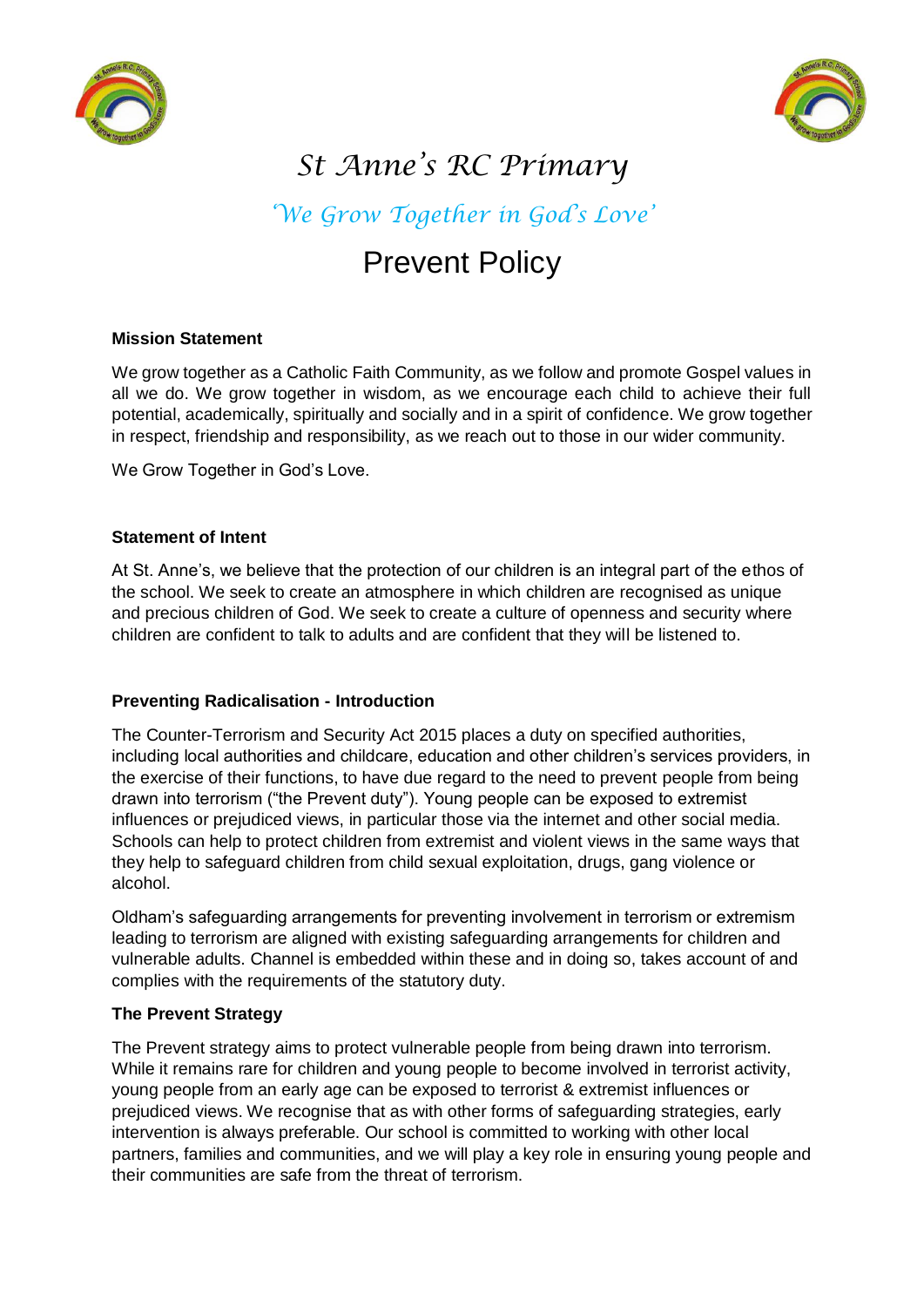### **Aims of the Prevent Policy**

The aim of the Prevent Strategy is to reduce the threat to the UK from terrorism by stopping people becoming terrorists or supporting terrorism. The Strategy was explicitly changed in 2011 to deal with all forms of terrorism and with non-violent extremism, which can create an atmosphere conducive to terrorism and can popularise views which terrorists can exploit.

### **Objectives**

- 1. To prevent pupils and those working in school from being radicalised and drawn into extremism
- 2. To take appropriate action to protect children from harm
- 3. To be alert to harmful behaviour by other adults
- 4. To ensure that pupils use the internet safely and to encourage parents to be alert and vigilant to the dangers their children might face.
- 5. To ensure that staff and pupils report any concerns to the headteacher immediately.
- 6. To build strong links with the appropriate outside agencies so that where the school needs specialist help and support it will be activated promptly.
- 7. To be vigilant for any signs of peer to peer bullying and intimidation that might be aimed at radicalisation.

### **Strategies**

- 1. To continue to promote community cohesion and teach children fundamental British values.
- 2. To work in partnership with parents to prevent children from being radicalised and drawn into extremism
- 3. To ensure that all staff are alert to recognise signs that pupils are in danger of being radicalised and drawn into extremism
- 4. To to teach a broad and balanced curriculum which promotes the spiritual, moral, cultural, mental and physical development of pupils and to prepare them for the opportunities, responsibilities and experiences of life.
- 5. To ensure that through teaching pupils about the importance of keeping safe that they are alerted to those who might wish to do them harm by radicalising them or drawing them into extremism.
- 6. By raising awareness of safe use of the internet both in school and at home that pupils are alerted to those who would wish to harm them.
- 7. To provide awareness raising training for the staff so that they use this policy appropriately.

# **Sharing your concerns**

As with other safeguarding issues, if the worker is still concerned that the person or their family may be at risk, then that concern should in the first instance be shared with the organisation's safeguarding lead(DSL)/Prevent Single Point of Contact (SPOC). DSL: Mrs A Wainwright. Deputy DSL: Mrs B Jones and Mrs L. Holt

If the concerns about an individual are not serious, the safeguarding lead / Prevent SPOC may decide that appropriate action can be taken within the organisation to address the